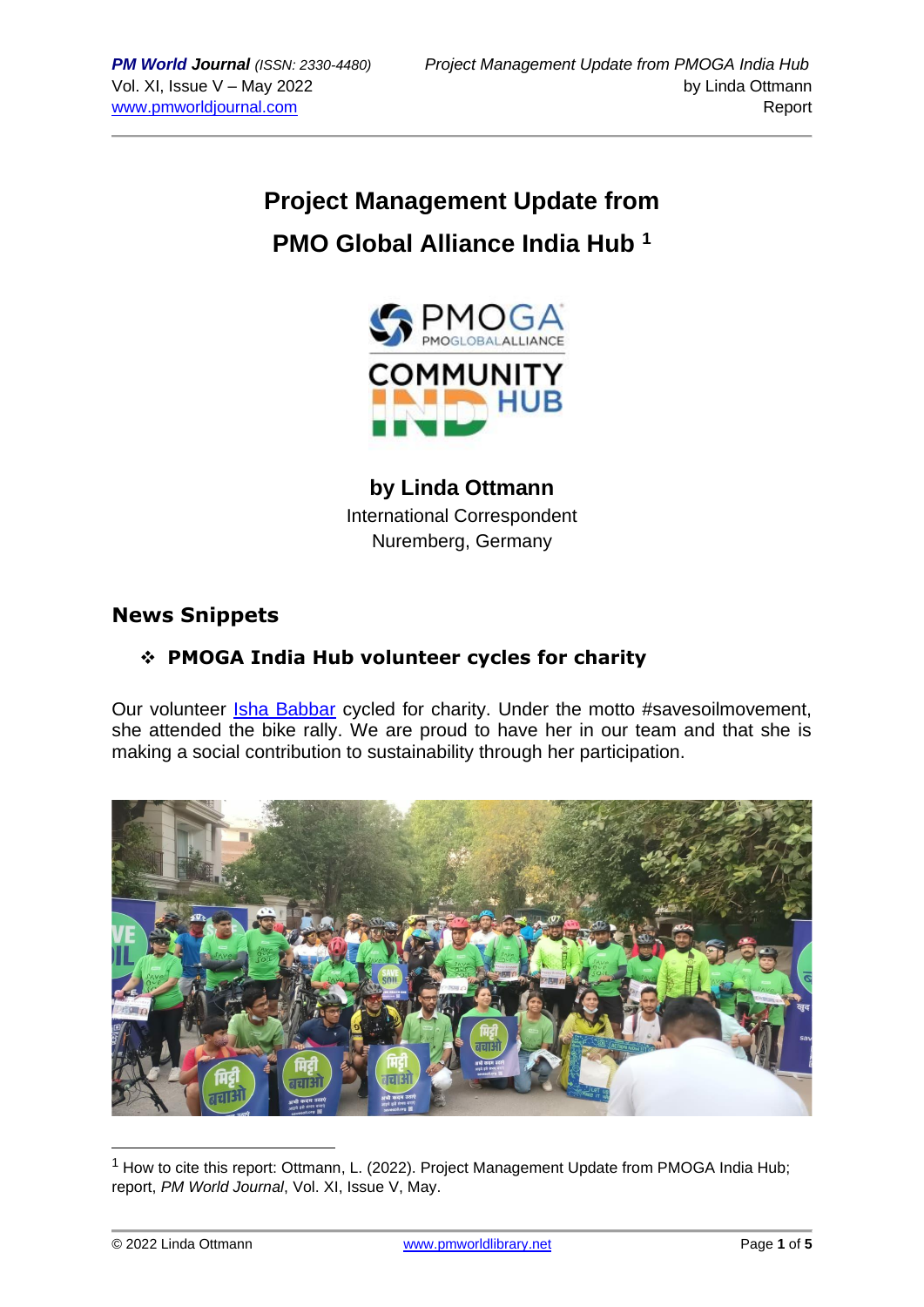### ❖ **PMOGA India Hub writing competition: Winners**

We are pleased to announce the winners of our writing competition on the topic: Role of PMO in strategy implementation and benefits realization.

1<sup>st</sup> place: **[Kiran Kumar Sadi](https://www.linkedin.com/in/kiran-kumar-sadi-iim-k-962b6840/)** 

2<sup>nd</sup> place: <u>[Harini Thammaiah](https://www.linkedin.com/in/harini-thammaiah-1041a1122/)</u>

3<sup>rd</sup> place: <u>[Chankit Jain](https://www.linkedin.com/in/chankit-jain-63415899/)</u>

We would like to thank all the participants who took the time to write articles and the judges [Daniel Zitter,](https://www.linkedin.com/in/danielzitter/) [Milind Kanbur](https://www.linkedin.com/in/milind-kanbur/) and [Janek Hinze](https://www.linkedin.com/in/janek-hinze-b30378226/) for reading and evaluating the articles. Thank you for the varied input and opinions!

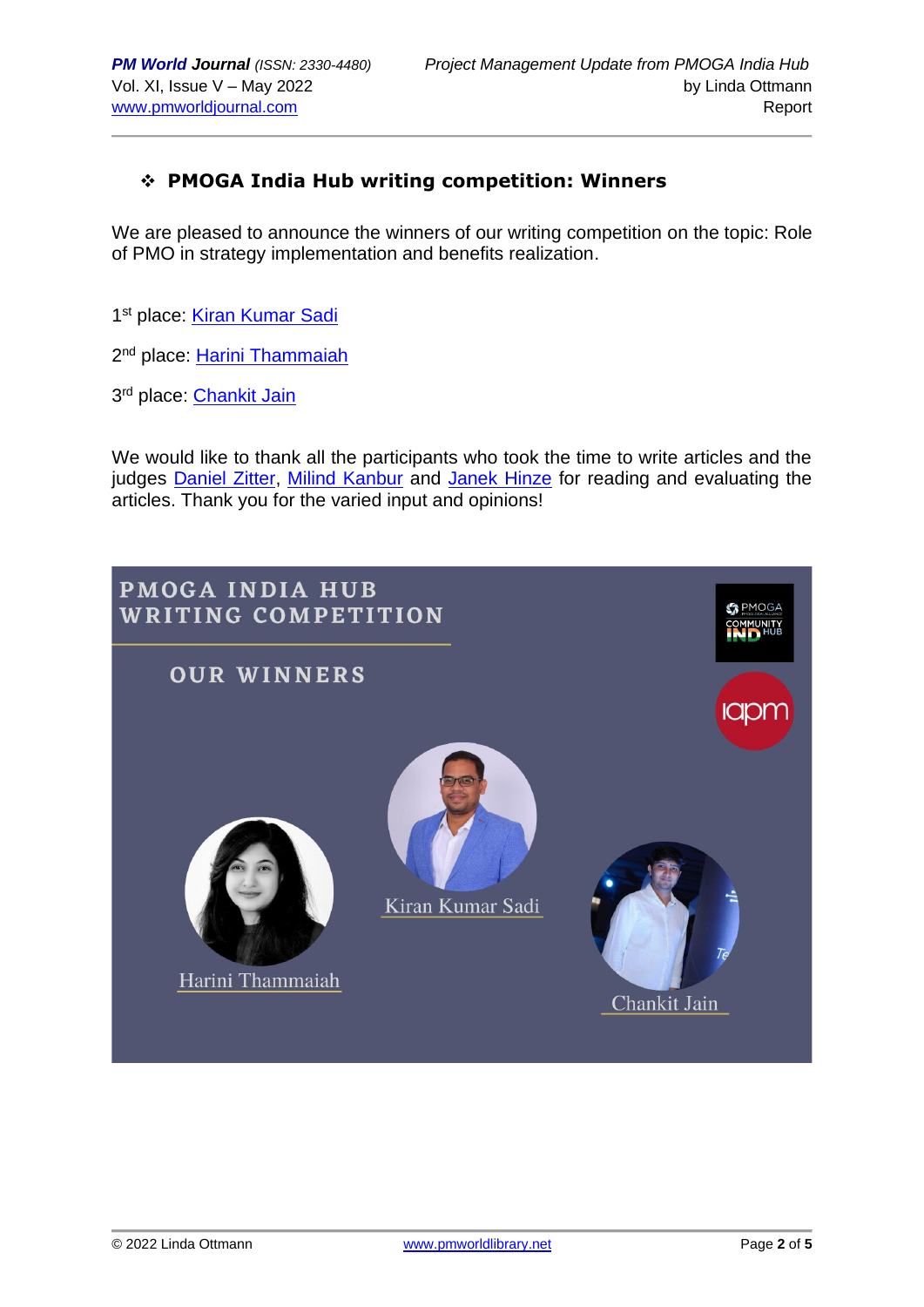#### ❖ **PMO Insights with Can Do GmbH**

We hosted a PMO Insights session together with [Can Do GmbH](https://www.can-do.de/en/) from Munich, Germany. Many thanks to **Thomas Schlereth** for presenting the PM software and thanks a lot to *Isha Babbar* for moderating the event. It was a great session, with lots of insights and many thoughtful questions from the audience.

Missed the session? [Click here to watch it.](https://www.youtube.com/watch?v=Z5qAujtW5CY&ab_channel=GauravDhooper)



❖ **New Regular Member of PMOGA – through PMOGA India Hub**



[Kiran Kumar Sadi](https://www.linkedin.com/in/kiran-kumar-sadi-iim-k-962b6840/)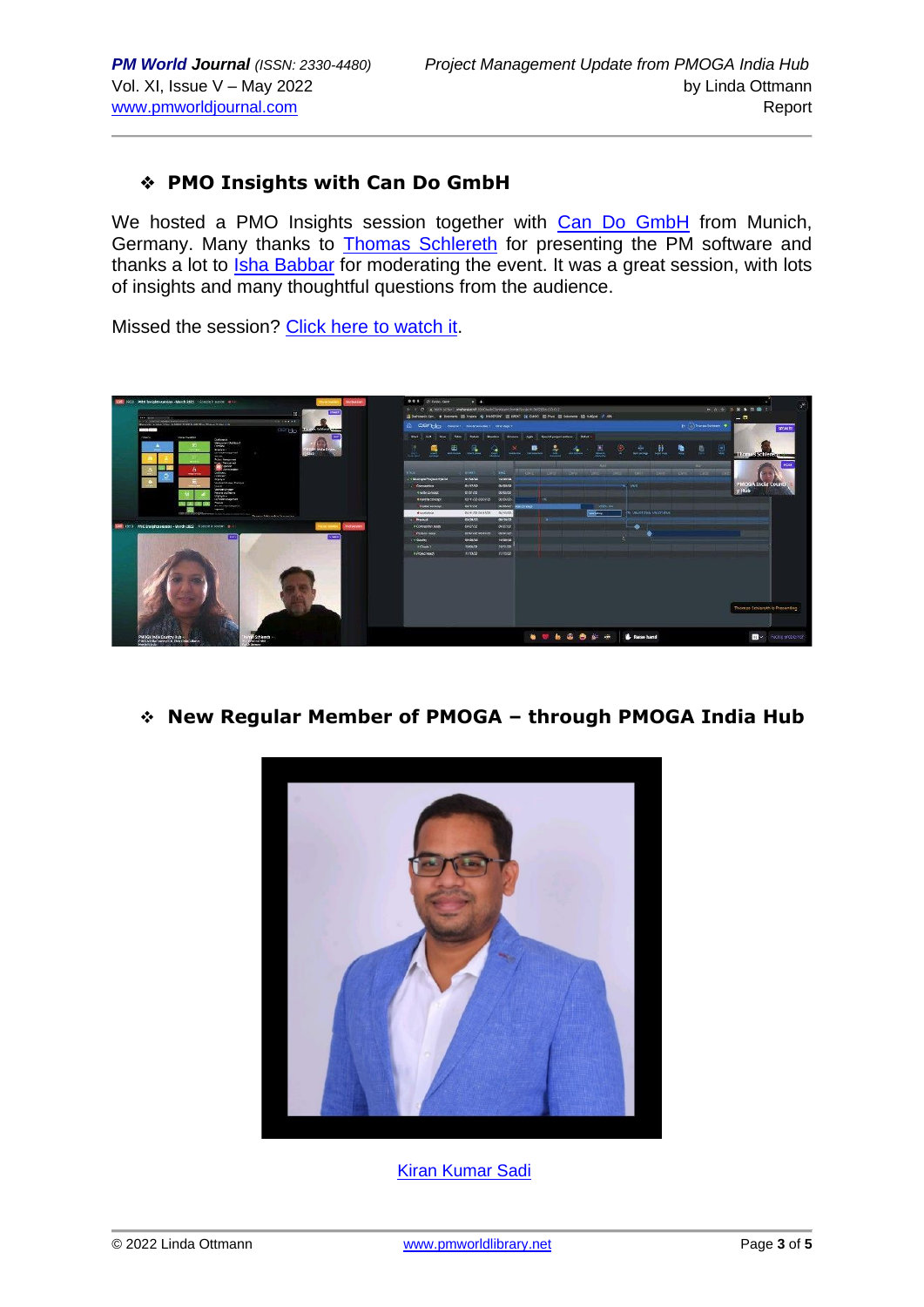### ❖ **Addendum by Gaurav Dhooper: Top Contributor Recognition**

PMOGA India Hub always lookS for passionate volunteers who are truly driving our purpose of creating a world class community for sharing knowledge, experiences and growing together.

We are immensely glad to announce the Top Contributor award which goes to Linda Ottmann, CCO of PMOGA India Hub for consistently supporting and driving our new initiatives and also collaborating with our community members to improve the engagement level.

Congratulations Linda on this fantastic achievement. PMO Global Alliance look forward to this rewarding association to further strengthen our partnership.

Gaurav Dhooper, President, PMOGA India Hub

#### ❖ **Acknowledgments and References:**

#### **Inputs provided by:**

- **[Gaurav Dhooper,](https://www.linkedin.com/in/gaurav-dhooper-pal-i%C2%AE-pmi-acp%C2%AE-safe4%C2%AE-csm%C2%AE-lss-gb-b871a5a/) President PMOGA India Hub**
- [Gaurang Vora,](https://www.linkedin.com/in/gaurang-vora-a0255a1b/) Chair, Senior Director Projects & Alliances
- [Kartikeyan Ramamurthy,](https://www.linkedin.com/in/kartikeyan-ramamurthy-pmp%C2%AE-pfmp%C2%AE-pmo-cp%C2%AE-safe-5%C2%AE-agilist-555b3714/) India Ambassador for PMO Global Alliance

PMOGA LinkedIn Company Page: [PMO Global Alliance: My Company | LinkedIn](https://www.linkedin.com/company/pmoga/mycompany/)

India Community Hub LinkedIn group Page: [PMOGA India Community Hub | Groups](https://www.linkedin.com/groups/13985237/)  [| LinkedIn](https://www.linkedin.com/groups/13985237/)